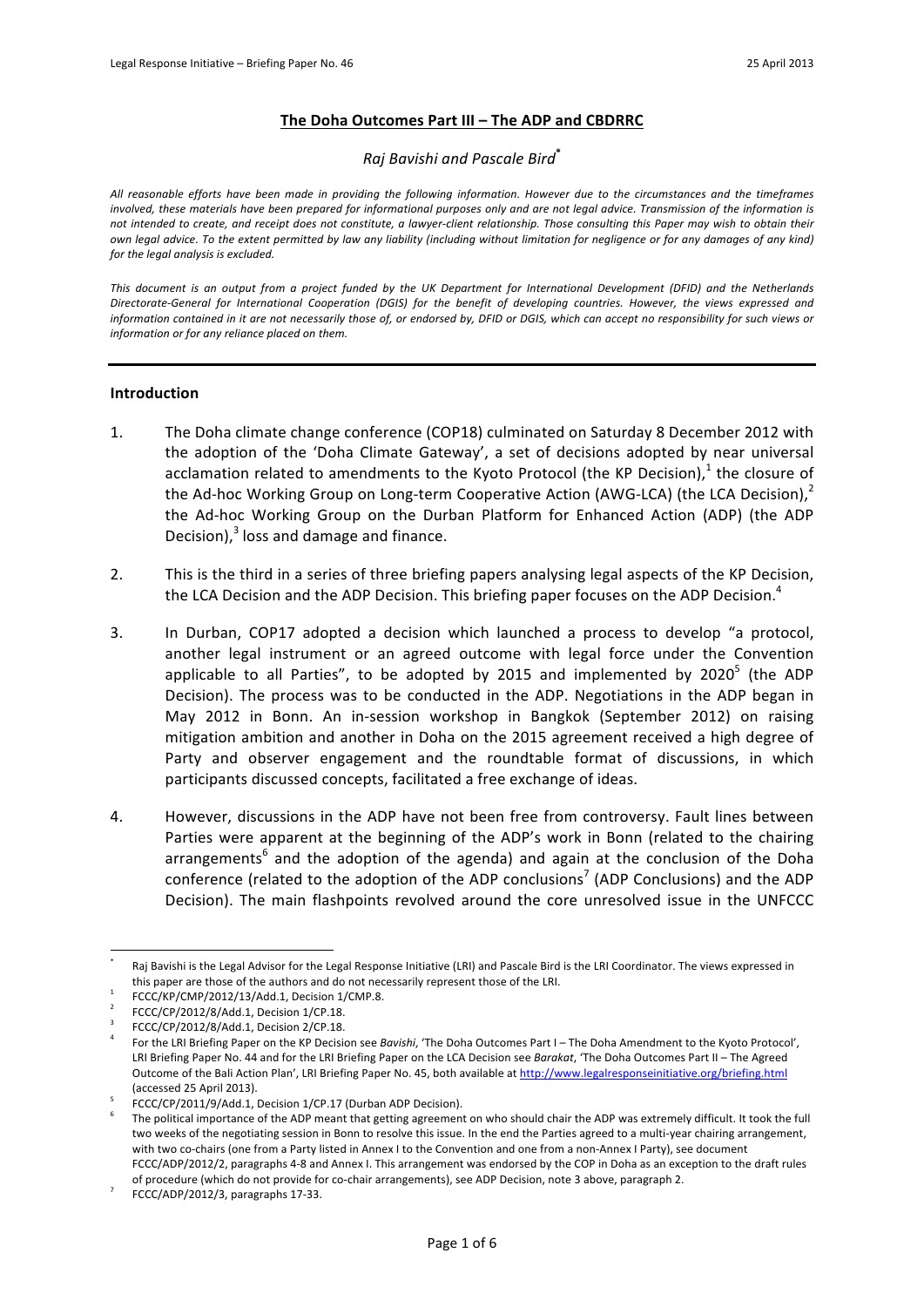regime: the application of the principle of common but differentiated responsibilities and respective capabilities (CBDRRC) and equity in the future regime.

5. This briefing paper sets out the key elements of the ADP Decision and then analyses how the issue of CBDRRC had a bearing on the adoption of the ADP agenda in Bonn, the ADP Conclusions in Doha and the ADP Decision.

# **Executive Summary**

- 6. In Doha, the Parties noted (and endorsed) various procedural matters previously agreed by the ADP in Bonn in May 2012 and adopted the ADP's Conclusions and the ADP Decision. In particular, the conference of the parties (COP) endorsed the multi-year chairing arrangements agreed in May 2012, noted the agenda as adopted by the ADP in May 2012 (initiating two workstreams within the ADP (one on the 2015 agreement (Workstream 1) and one on pre-2020 ambition (Workstream 2)) noted the ADP Conclusions which invited Parties and observer organisations to make submissions in respect of both workstreams and set out limited milestones in respect of the work of the ADP: consideration of elements for a draft negotiating text by December 2014; and releasing the draft negotiating text by May 2015.
- 7. While discussions in the ADP have been relatively without conflict so far, the negotiations on each of the four items set out above highlighted the highly political nature of these negotiations (particularly with respect to the selection of the ADP's chair, with each regional group wanting to ensure that the eventual arrangement would not prejudice its interests).
- 8. However, the core unresolved issue in the climate regime, the application of CBDRRC and equity in the future climate regime, manifested itself in the negotiation and adoption of the ADP's agenda, the ADP Conclusions and the ADP Decision. Resolution of this issue is required sooner rather than later if Parties are to adopt a "protocol, another legal instrument or an agreed outcome with legal force" by the end of 2015.

# **The ADP Decision**

- 9. In Doha, the COP endorsed the ADP chairing arrangements as agreed in Bonn in May 2012. noted the ADP's agenda as adopted in May 2012 and the initiation of two workstreams (one on Workstream 1 and one on Workstream 2, see below for more details on this) and made clear it was determined to adopt a protocol, another legal instrument or agreed outcome with legal force as the outcome of the ADP's work at the end of 2015.<sup>8</sup>
- 10. In terms of the actual work of ADP in 2013, the COP merely welcomed the outline plan of work proposed in the ADP Conclusions (related to both Workstream 1 and Workstream 2, see below for more details on this) and, in relation to Workstream 2, decided that it would identify and explore options for a range of actions that could close the pre-2020 ambition gap with a view to identifying further activities for its plan of work in 2014.<sup>9</sup>
- 11. In respect of Workstream 1, the COP also set limited milestones. It was decided that the ADP will consider elements for a draft negotiating text no later than at COP20 (i.e. the end of 2014) with a view to the then co-chair's making available a negotiating text before May  $2015$ .<sup>10</sup> The May 2015 date is significant as the negotiating text must be circulated to all Parties by that date if the outcome of the ADP is to be a protocol or an amendment (or new

 $\overline{a}$ 

ADP Decision, note 3 above, paragraphs 2-4.

ADP Decision, note 3 above, paragraphs 5-6.

ADP Decision, note 3 above, paragraphs 9.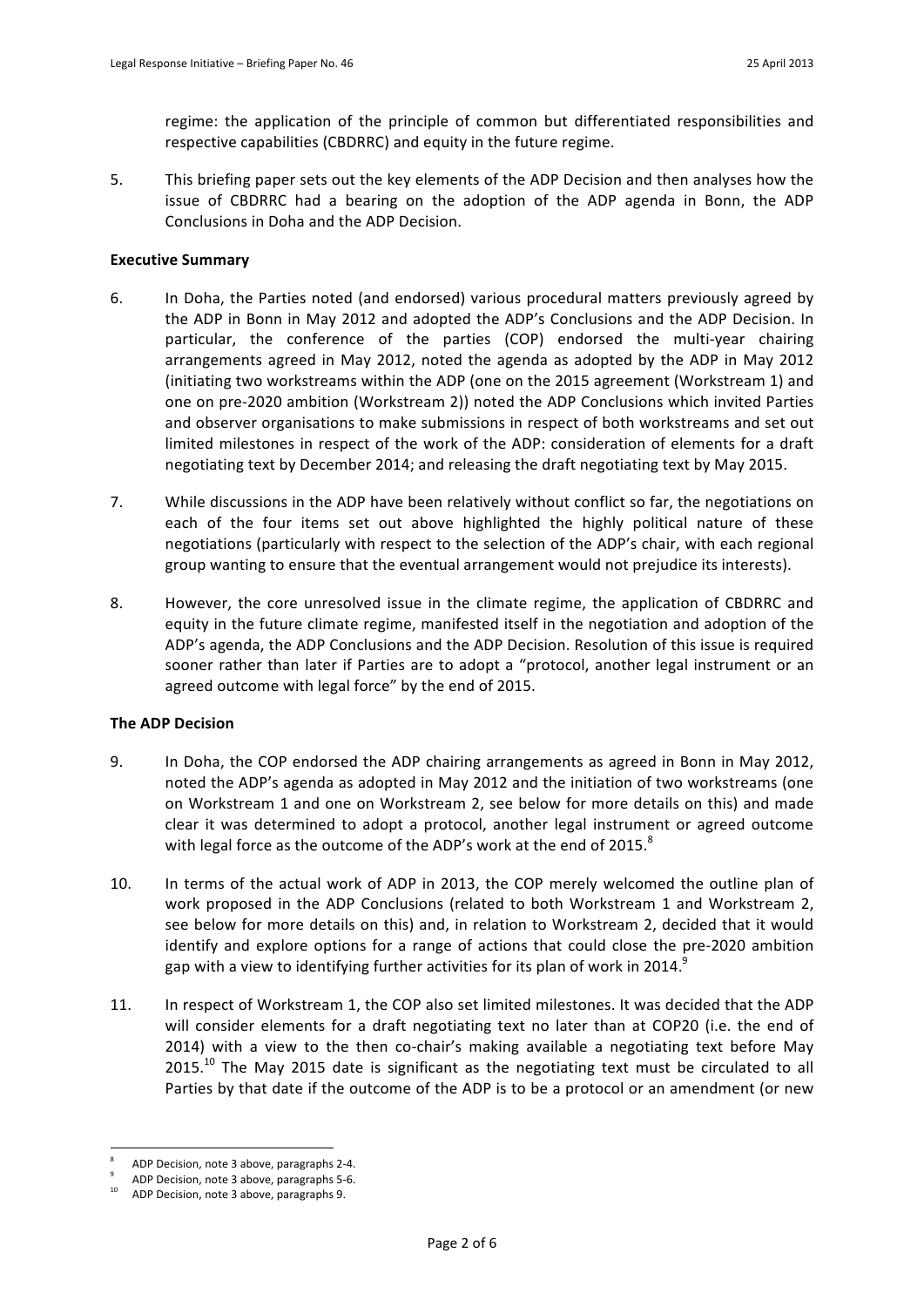annex) to the United Nations Framework Convention on Climate Change<sup>11</sup> (Convention) which is to be adopted at COP21 at the end of 2015.<sup>12</sup>

- 12. In terms of the substance of negotiations in 2013, as specified in the ADP conclusions, the Parties should advance substantive issues when they meet in Bonn from 29 April to 3 May 2013. The co-chairs have a mandate to decide the focus of the discussions based on submissions made prior to that meeting. In relation to Workstream 1, submissions were invited in respect of the application of the principles of the Convention to the ADP; building on experiences and lessons learnt from other processes; the scope, structure and design of the 2015 agreement; and ways of defining and reflecting enhanced action.<sup>13</sup> In relation to Workstream 2, submissions were invited in respect of: mitigation and adaptation benefits; barriers and ways to overcome them, and incentives for actions; and finance, technology and capacity building to support implementation.<sup>14</sup>
- 13. As well as the issues in respect of which submissions were invited, there are still a great number of other issues that need to be addressed. Whilst all Parties agree, particularly in the context of Workstream 1, that the ADP needs to address the key elements of mitigation, adaptation, finance, technology and capacity building, it is still unclear how, if at all, the 2015 agreement will relate to the existing processes, institutions and mechanisms under the Convention and Kyoto Protocol and whether and how unresolved issues from the AWG-LCA, such as agreeing a peak year for emissions, will find their way into the ADP.
- 14. Ultimately, however, it is unlikely that any of these issues will be resolved until Parties agree how the principles of the Convention will be applied to the work of the ADP. If the negotiations around the adoption of the ADP's agenda, the ADP Conclusions and the ADP Decision are anything to go by, the resolution of this issue will not be easy.

### The 2012 ADP agenda

- 15. The ADP's provisional agenda for May<sup>15</sup> included two items arising out of the Durban ADP Decision. These were:
	- (a) Planning of work in accordance with [the Durban ADP Decision]; and
	- *(b)* Workplan on enhancing mitigation ambition.

However, both of these items were challenged by Parties.

- 16. The disagreement in relation to (a) hinged on paragraph 1 of the Durban ADP Decision and the context of the negotiations which led to the adoption of that decision. In particular, there had been no agreement on including language related to the principles of the Convention in the Durban ADP Decision as this had been strongly resisted by many developed countries.<sup>16</sup>
- 17. Paragraph 1 of the Durban ADP Decision referred to the termination of the AWG-LCA and the agreed outcome of the Bali Action Plan.<sup>17</sup> The AWG-LCA and the Bali Action Plan were

 $11\,$ United Nations Framework Convention on Climate Change (Convention), opened for signature 9 May 1992, 1771 UNTS 107 (entered into force 21 March 1994),<br><sup>12</sup> Convention, Articles 15, 16 and 17.

<sup>&</sup>lt;sup>13</sup> ADP Conclusions, note 7 above, paragraph 29.

<sup>&</sup>lt;sup>14</sup> ADP Conclusions, note 7 above, paragraph 31.<br><sup>15</sup> FCCC/ADP/2012/1.

<sup>&</sup>lt;sup>16</sup> For more detail on this issue, see *Bavishi*, 'Unwrapping the Durban Package', LRI Briefing Paper, paragraphs 58-66, available at http://legalresponseinitiative.org/download/BP40E%20-%20Briefing%20Paper%20-

<sup>%20</sup>Unwrapping%20the%20Durban%20Package%20(12%20March%202012).pdf (accessed 25 April 2013).

FCCC/CP/2007/6/Add.1, Decision 1/CP.13 (Bali Action Plan).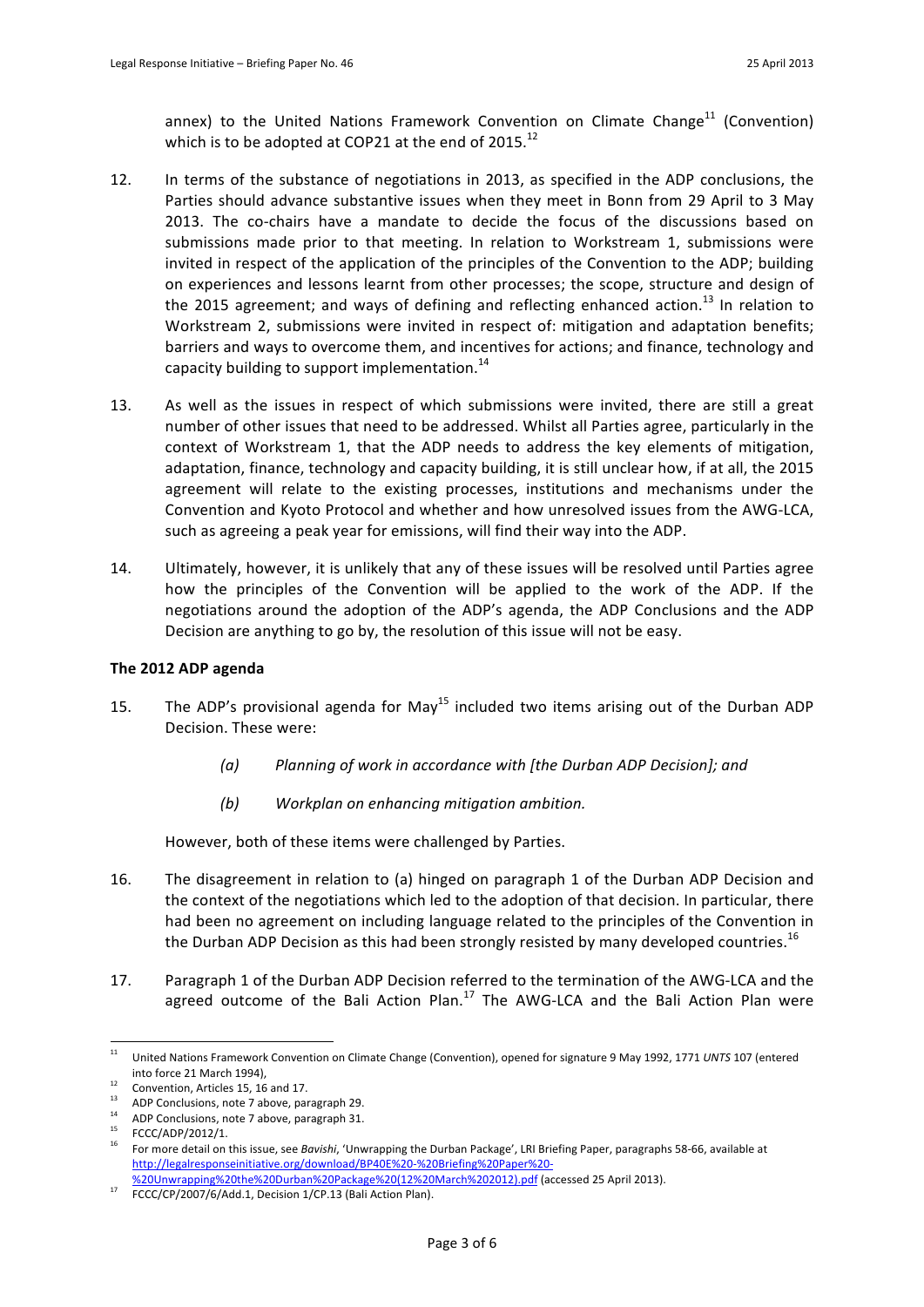explicitly based on the provisions and principles of the Convention, in particular CBDRRC. Many developed countries were concerned to ensure that the reference in the Durban ADP Decision to the AWG-LCA and the Bali Action Plan would not necessarily mean that the principles of the Convention would be applied in the ADP in the same way as they were in the work of the AWG-LCA. In particular, they did not want the type of differentiation between developed and developing countries set out in the Bali Action Plan and its agreed outcome, by default, to form the basis of differentiation in the ADP regime. In their view, the form of differentiation in the post-2020 regime (if it is to exist at all) is a matter for negotiation and not to be prejudiced by the form of differentiation in the AWG-LCA.

- 18. The second item on the provisional agenda was objected to by China on the basis that the Durban ADP Decision was not clear as to whether the workplan should be part of the ADP's work or the work of some other Convention body. China's concern, partly, was that since the extent of any differentiation under the ADP had not been agreed, a workplan to increase mitigation ambition under the ADP may have required it to take on more ambitious mitigation actions than would have been required of it under the AWG-LCA (where the Bali Action Plan form of differentiation was in application). By contrast, many developed countries wanted to keep the workplan limited to the ADP and ensure that it did not affect their mitigation pledges made under the AWG-LCA. For different reasons, the Alliance of Small Island States (AOSIS) also wanted the workplan to be conducted under the ADP.
- 19. After two weeks of much heated debate, a very neutral form of words was agreed to replace the two agenda items set out above:
	- *(3) Implementation of all elements of decision 1/CP.17:* 
		- *(a) Matters!related!to!paragraphs!2!to!6;!and*
		- *(b) Matters related to paragraphs 7 and 8.***<sup>18</sup>**

The first line was further footnoted as follows:

*This item will be considered within the context of decision 1/CP.17 and under the Convention, without prejudice to the position of any Party or to the work of the other Subsidiary Bodies. Two workstreams, one on paragraph 3(a) and one on paragraph 3(b) are initiated. Further workstreams may be considered as the need arises.* 

- 20. The effect of the adopted agenda was to make it clear that the mandate of the ADP included both consideration of paragraphs 2 to 6 of the Durban ADP Decision, i.e. related to Workstream 1, and paragraphs 7 and 8 of the Durban ADP Decision, i.e. related to Workstream 2. By not referring to paragraph 1 of the Durban ADP Decision, the Parties also side-stepped (and deferred for a later date) the issue of the extent of the application of the principles of the Convention to the work and outcome of the ADP.
- 21. The footnote further made clear that, in theory, the ADP negotiations should have no effect on the work of the other Subsidiary Bodies (such as the AWG-LCA), thus providing some comfort to developed countries. However, the footnote also stated that the ADP negotiations should be "under the Convention" (as per the language in the Durban ADP Decision), and therefore provided China (and other developing countries) with some comfort in respect of what might be expected of them under the workplan. In practice, however, it is likely that the outcome of the Kyoto Protocol's ambition mechanism and the review of the 2

FCCC/ADP/2012/L.1, Agenda item 3.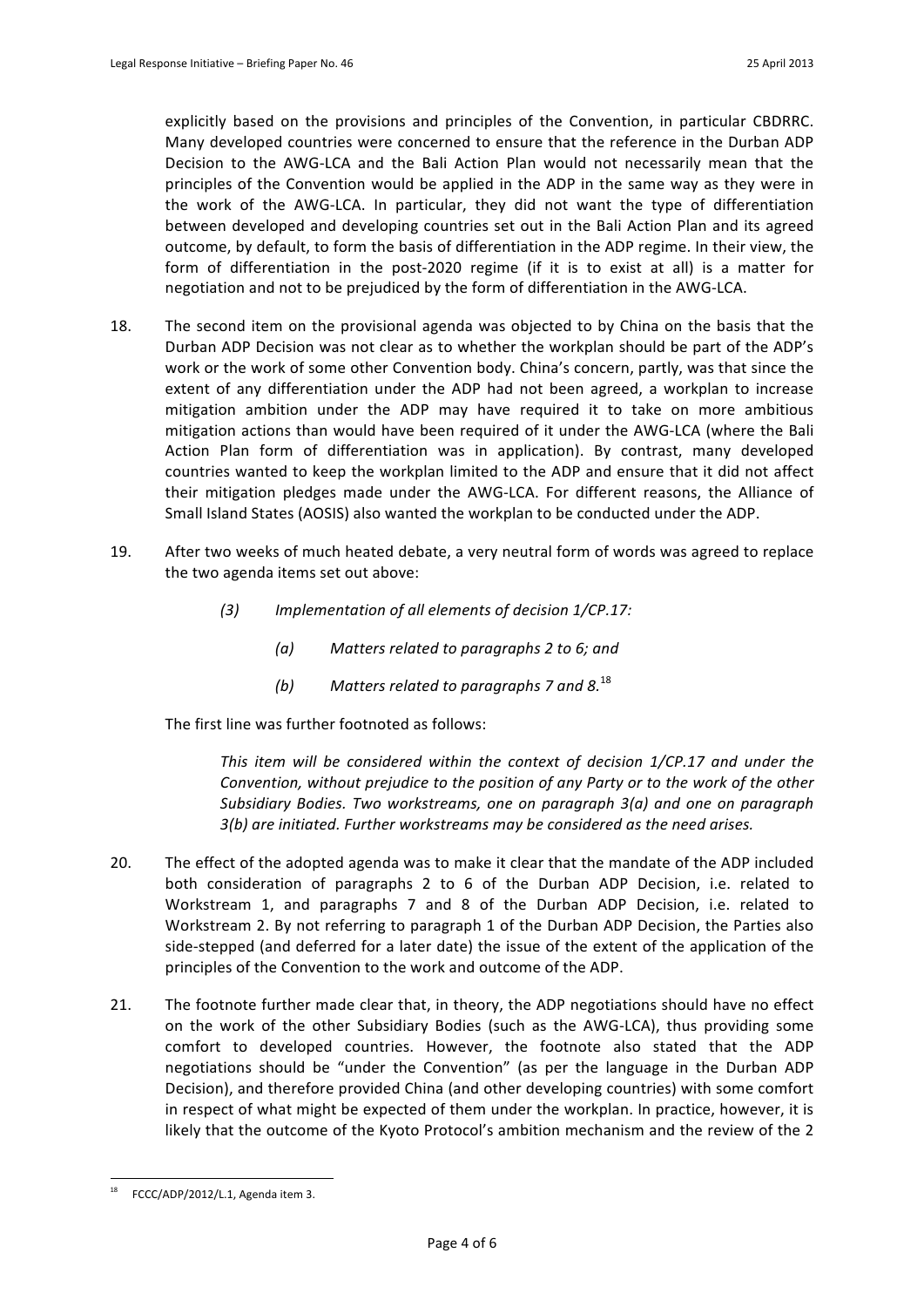degrees goal under the Convention will influence the outcome of the workplan on mitigation ambition under the ADP and as a result, the footnote is more symbolic than implementable.

## **The!ADP!Conclusions!and!'Enhanced!Action'**

- 22. CBDRRC, implicitly, flared up as an issue during the adoption of the ADP's Conclusions at the end of its meeting in Doha on Friday 7 December 2012. The draft conclusions prepared by the ADP co-chairs<sup>19</sup> invited Parties and accredited observer organisations to submit to the secretariat information, view and proposals on the work of the ADP.<sup>20</sup> In particular, under Workstream 1, Parties and accredited observer organisations were invited to submit information, views and proposals on "ways of defining and reflecting undertakings".<sup>21</sup>
- 23. However, a number of Parties objected to the use of the term "undertakings" on the basis that it was too vague. The US suggested that the term "commitments", which is the heading to Article 4 of the Convention, be used instead. However, many developing countries were unhappy with this proposal. To them "commitments" was equivalent to quantified emission limitation and reduction commitments (QELRCs) under the Kyoto Protocol and they were not prepared to agree to taking on or negotiating such obligations for themselves under the ADP before they had had a chance to engage in a broader discussion on the application of the principles of the Convention within the ADP.<sup>22</sup>
- 24. "A range of commitments" was put forward by South Africa as a potential compromise, but was also rejected by many developing countries on the basis that they believed it prejudged the outcome of the discussion on the application of the principles of the Convention and would have required them to take on obligations under the 2015 agreement equivalent to QELRCs before the discussion on the principles of the Convention had been concluded.
- 25. China, therefore, proposed a different solution: replacing "undertakings" with "commitments" and actions". This, however, was rejected by the US on the basis that it was too similar to the mitigation related language in the Bali Action Plan<sup>23</sup> and therefore risked carrying over Balistyle differentiation into the ADP, something they were extremely keen to avoid. In an attempt to break the deadlock, the EU pragmatically suggested replacing "undertakings" with "what Parties will do". However, this too, did not find favour with other Parties.
- 26. At this point, the co-chairs suggested a short adjournment while the Parties which had been vocal during this issue 'huddled' in an attempt to reach agreement. In the end, compromise wording suggested by Egypt was agreed: the Parties in the Ad-hoc Working Group on the Durban Platform for *Enhanced Action* (emphasis added) agreed to replace the word "undertakings" with the words "enhanced action".<sup>24</sup> This negotiating tool, of repeating a form of words that has previously been agreed when no agreement has been reached on a similar issue, has long been used in multilateral negotiations.<sup>25</sup>
- 27. The effect of this wording is to reaffirm the Parties' resolve to take additional action to combat climate change without prescribing the eventual form of such action before the critically important negotiations on the application of the principles of the Convention to the work of Workstream 1 are concluded.

 $19$  $^{19}$  FCCC/ADP/2012/L.4.

<sup>&</sup>lt;sup>20</sup> See paragraph 12 above for more details.

<sup>21</sup> Draft ADP conclusions, note 19 above, paragraph 13(d). 22 Demonton and was also see the ADP Conclusions, note 7 above,  $\frac{22}{100}$  This discussion was intended to form, and will become, part of the ADP's work in 2013, paragraph 29(a).

<sup>&</sup>lt;sup>23</sup> Bali Action Plan, note 17 above, paragraph 1(b)] <sup>24</sup> ADP Conclusions, note 7 above, paragraph 29(d).

See, for example, the third preambular paragraph to paragraph 54 of the LCA Decision (note 2 above) on response measures which repeats, almost verbatim, Article 3 paragraph 5 of the Convention.